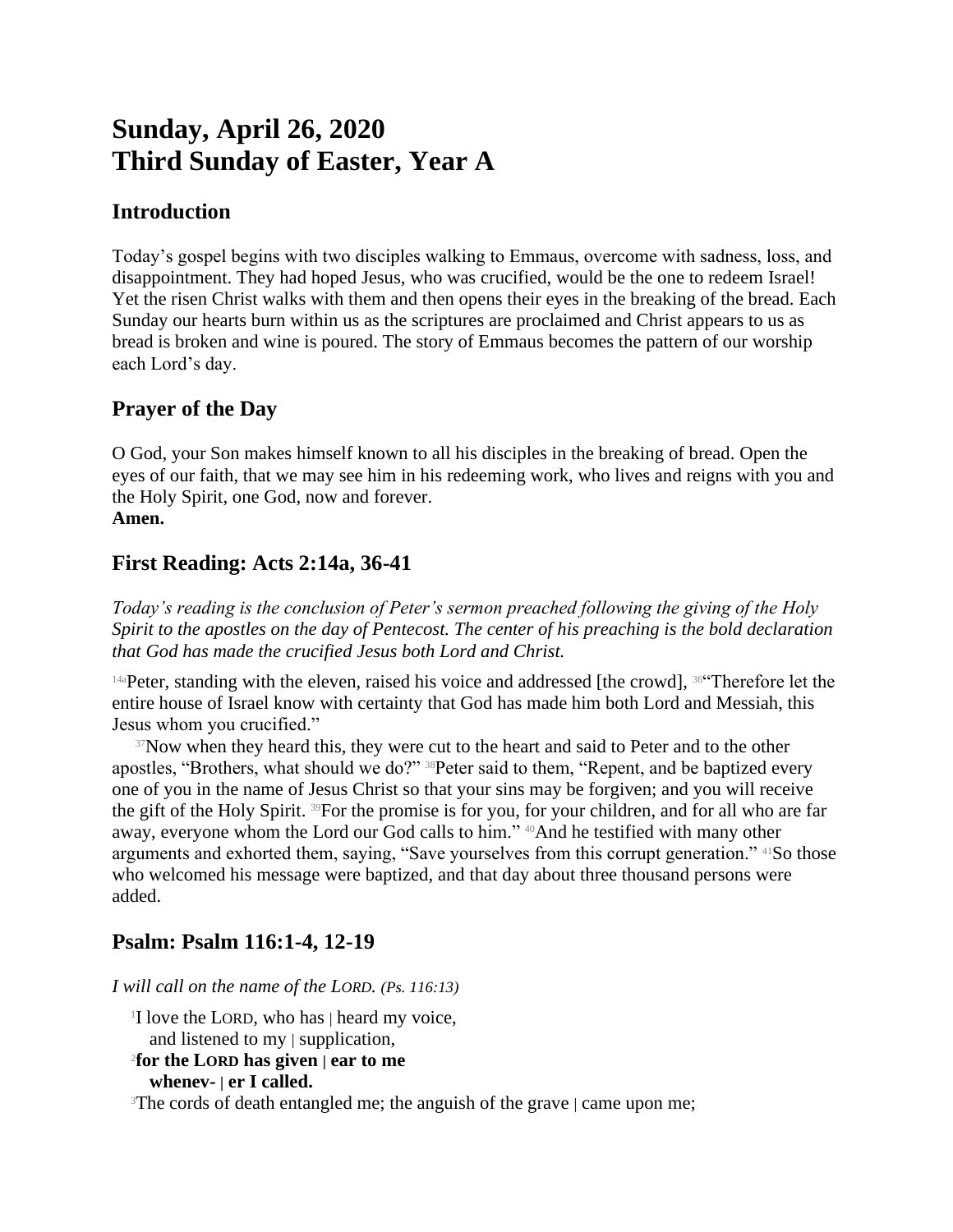I came to | grief and sorrow. <sup>4</sup>**Then I called upon the name | of the LORD: "O LORD, I pray you, | save my life." R**  $12$ How shall I re-  $|$  pay the LORD for all the good things God has | done for me? <sup>13</sup>**I will lift the cup | of salvation and call on the name | of the LORD.** <sup>14</sup>I will fulfill my vows | to the LORD in the presence of  $|$  all God's people. <sup>15</sup>**Precious in your | sight, O LORD, is the death | of your servants.**  $16$ O LORD, truly I | am your servant; I am your servant, the child of your handmaid; you have freed me | from my bonds. <sup>17</sup>**I will offer you the sacrifice | of thanksgiving and call upon the name | of the LORD. R** <sup>18</sup>I will fulfill my vows | to the LORD in the presence of  $|$  all God's people, <sup>19</sup>**in the courts of | the LORD's house, in the midst of you, O Jerusalem. | Hallelujah! R**

## **Second Reading: 1 Peter 1:17-23**

*The imagery of exile is used to help the readers of this letter understand that they are strangers in a strange land. Christians no longer belong to this age. Through the death of Christ we belong to God, so that our focus, faith, and hope are no longer on such things as silver or gold.*

 $17$ If you invoke as Father the one who judges all people impartially according to their deeds, live in reverent fear during the time of your exile. 18You know that you were ransomed from the futile ways inherited from your ancestors, not with perishable things like silver or gold, <sup>19</sup>but with the precious blood of Christ, like that of a lamb without defect or blemish. 20He was destined before the foundation of the world, but was revealed at the end of the ages for your sake. 21Through him you have come to trust in God, who raised him from the dead and gave him glory, so that your faith and hope are set on God.

 $22$ Now that you have purified your souls by your obedience to the truth so that you have genuine mutual love, love one another deeply from the heart. 23You have been born anew, not of perishable but of imperishable seed, through the living and enduring word of God.

## **Gospel: Luke 24:13-35**

*The colorful story of Jesus' appearance to two disciples on the road to Emmaus answers the question of how Jesus is to be recognized among us. Here, he is revealed through the scriptures and in the breaking of bread.*

<sup>13</sup>Now on that same day [when Jesus had appeared to Mary Magdalene,] two [disciples] were going to a village called Emmaus, about seven miles from Jerusalem, 14and talking with each other about all these things that had happened. 15While they were talking and discussing, Jesus himself came near and went with them, <sup>16</sup>but their eyes were kept from recognizing him. <sup>17</sup>And